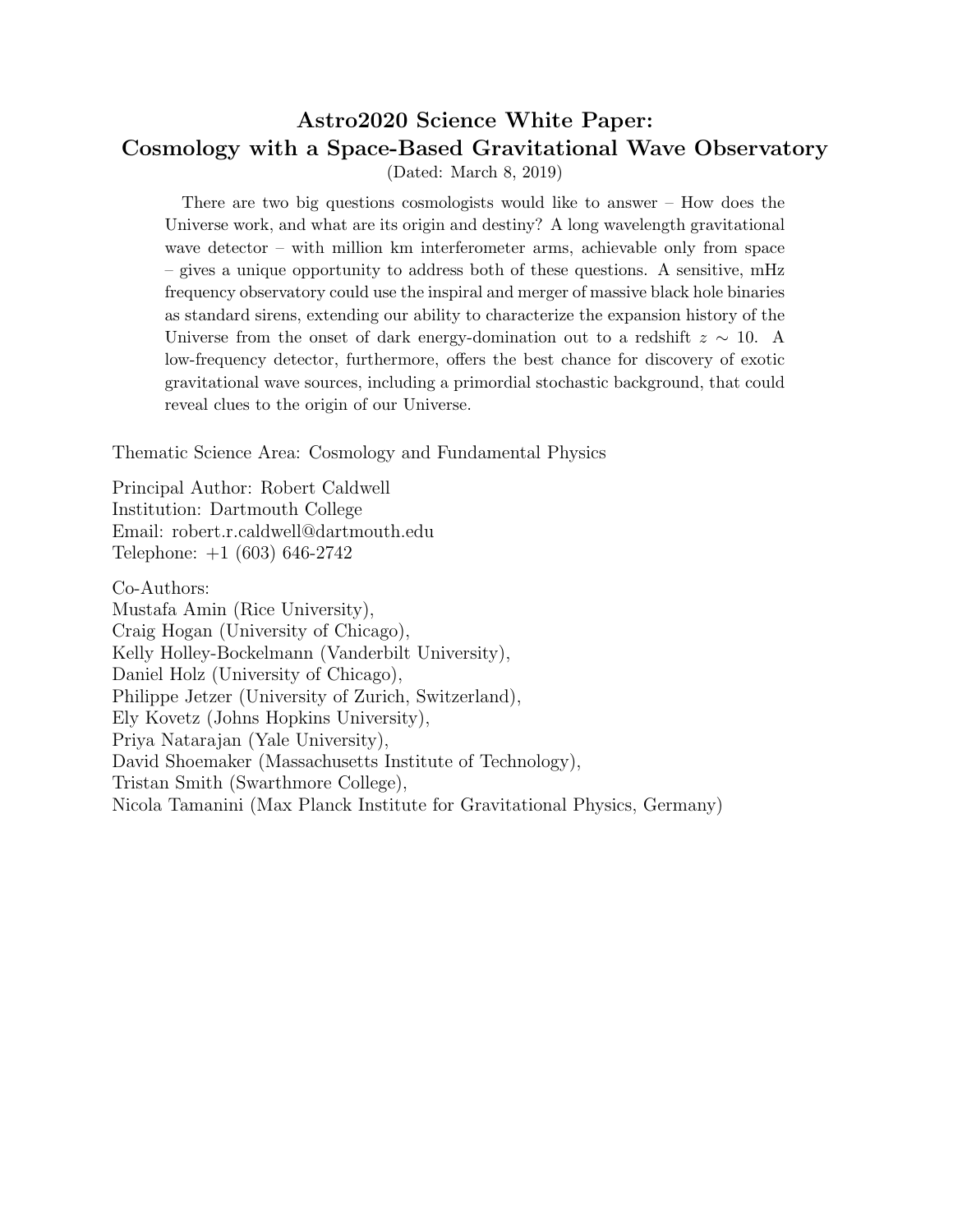### Big Questions

The ground-breaking detection of gravitational waves (GWs) by the LIGO Scientific and Virgo collaborations [1] marks the beginning of the era of GW astronomy. With just a handful of events, GW astronomers have begun to peer into the dark Universe. The exciting, first results already include new insights into black hole and neutron star physics, new tests of general relativity, and new measures of the cosmos. Yet, even as LIGO and Virgo are implementing upgrades to extend their reach, forward-thinking astronomers are looking ahead towards new ways to probe the Universe.

The low frequency, mHz GW spectrum is a new frontier for cosmology. The brightest mHz sources are the mergers of massive black hole binaries (MBHB), which span redshifts  $z \sim 1 - 10$ . These events can be used as standard sirens to chart the cosmic expansion history all the way back to the onset of dark energy and before. The mHz frequency range may also contain clues to the origin of the matter-antimatter asymmetry of the Universe. GWs released in an electroweak phase transition, which generates the asymmetry when the temperature of the cosmic fluid was around  $1 - 100$  TeV, would redshift to mHz by today. Furthermore, sensitivity to a stochastic GW background improves at low frequency, assuming fixed strain sensitivity. This means if there is a relic primordial background of GWs from the very early Universe, the best chance for detection is at low frequencies. Clearly, a GW observatory with peak sensitivity in the mHz range has the potential to help address profound questions in cosmology including the nature of dark energy and the origin of matter. Such an observatory offers unprecedented opportunity for discovery of new physics stretching all the way back to the origin of the Hot Big Bang.

The Laser Interferometer Space Antenna (LISA) is a proposed space-borne GW detector that will open a new vista on gravitational astrophysics and cosmology in the mHz frequency band. LISA was selected by the European Space Agency (ESA) in June 2017 for ESA's third large (L3) mission in the "Cosmic Vision" plan [2]. As proposed, LISA [3] will consist of a trio of spacecraft separated by millions of kilometers in an Earth-trailing orbit. These spacecraft will detect GWs in space by using precision laser interferometry to track relative changes in spacecraft separation. Important technology milestones have already been surpassed by the LISA Pathfinder mission [4, 5], demonstrating the viability of the LISA science goals. The nominal mission lifetime is four years, with an expected launch date in the early 2030s. The primary science objectives include measurement of the cosmic expansion history and search for stochastic backgrounds from TeV scale physics and the very early Universe. Such an instrument represents a tremendous opportunity for cosmology.

## Cosmography

Measurement of distance underlies two profound scientific discoveries, the cosmic expansion and acceleration. GWs now offer a unique, purely gravitational way to measure distance. The new method uses absolutely calibrated distances determined by measuring the waves generated by binary inspirals and mergers. These binaries are completely characterized by a well-understood mathematical model, and their gravitational waveforms as they spiral together are known from first principles. These standard sirens have recently been used for the first gravitational measurement of the Hubble constant, using the famous LIGO/Virgo binary neutron star event, GW170817 [6]. Combination with follow-up electromagnetic (EM) observations [7] has refined the measurement of  $H_0$ . In the coming decade, we can expect ground-based detectors to build a gravitational Hubble diagram out to  $z \sim 0.5$  [8] that will break the tension between local (distance ladder) and distant cosmic microwave background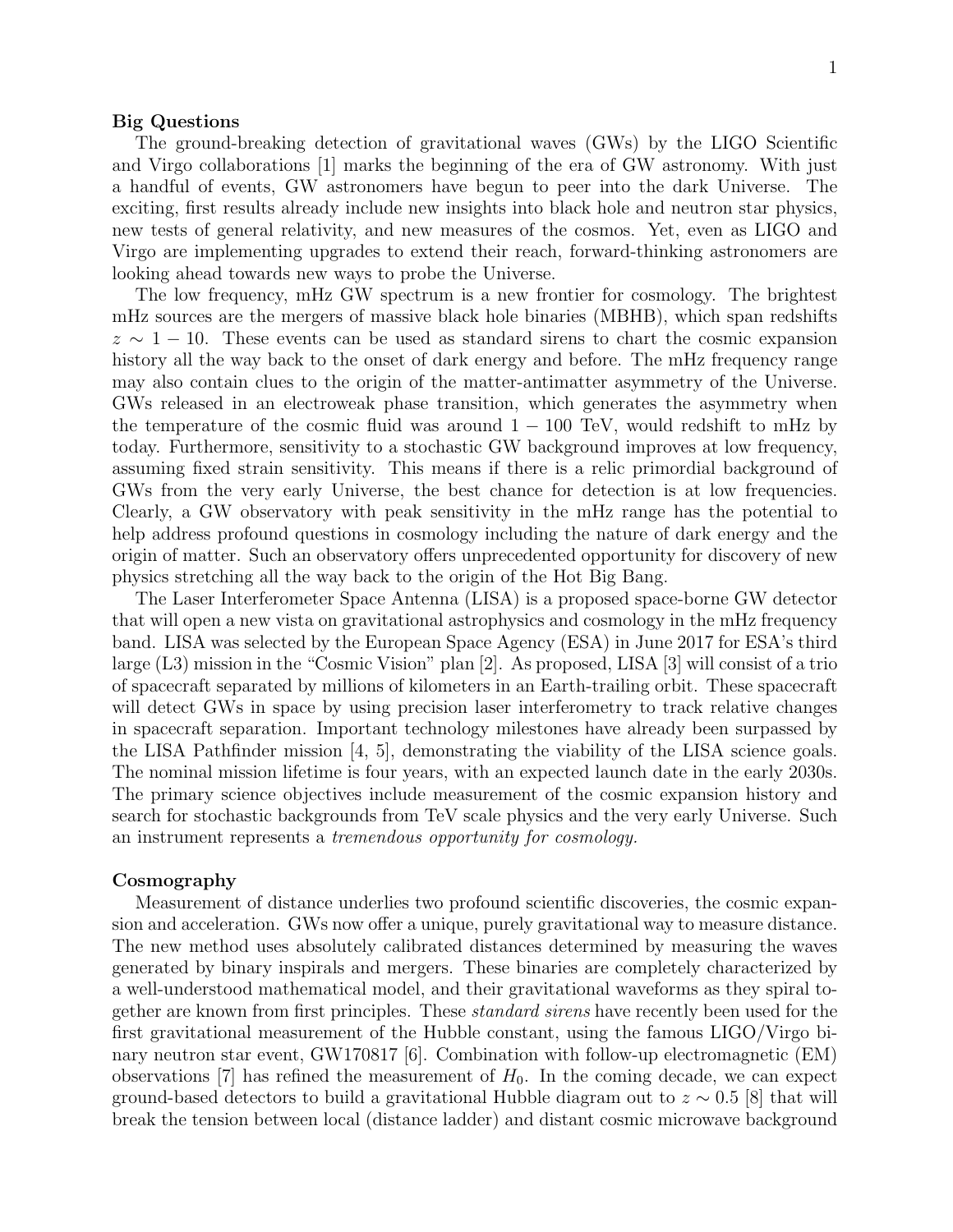

Figure 1: The redshift range of the expansion rate probed by various cosmological methods are illustrated. The loudest objects in the sky seen by a mHz GW observatory will be massive black hole binaries, ranging from  $z \approx 1 - 10$  (red band) with a mean redshift  $\bar{z} \simeq 3$  (large dot) [10]. Representative mean redshifts for other techniques [11–14] – type Ia SNe, LSS (Baryon Acoustic Oscillations and Weak Lensing), and BNS (ground-based standard sirens) – are shown by black dots. The line  $q = 0$  marks the onset of acceleration.

(CMB) measurements of  $H_0$  [9]. A long-wavelength, space-based observatory has the capability to extend this reach to distances which have never been probed and address questions that are impossible with purely EM observations.

The basic method of estimating distances from measured waveforms is elegantly simple [15]: the chirp time  $\tau$  of an inspiral or merger waveform, together with its orbital frequency  $\omega$  and strain h, gives an absolute luminosity distance  $D \approx c/(\omega^2 \tau h)$ , with a numerical factor depending on details of the configuration that are precisely determined by the properties of the measured waveform. Roughly speaking, the directly-measured wave period gives the redshifted final Schwarzschild radius, so the ratio of that length to the directly-measured metric strain,  $h$ , gives the luminosity distance. To measure the expansion history, the redshift is then required.

Among the rich astrophysical sources expected to produce a detectable GW signal at mHz frequencies, only MBHBs with masses ranging from  $10^4$  to  $10^7$  solar masses will produce a detectable EM counterpart from which the redshift can be obtained. These systems are expected to merge in a gas rich environment and are abundant at very high redshifts, making them ideal standard sirens to probe the cosmic expansion at distances other techniques cannot reach.

Measurement of these inspiral waves makes it possible to directly determine the luminosity distance to a single source with an intrinsic precision that in favorable cases can be as good as 0.1% [16]. This is the "raw" value achievable given only instrumental limitations; in reality, effects such as weak gravitational lensing will contribute an important systematic at high redshift. In the coming decade, however, we expect to have high-precision maps of the intervening large-scale structure from the Large Synoptic Survey Telescope (LSST) [17] and the Wide-Field Infrared Survey Telescope (WFIRST) [18] which can be used to "de-lens" or compensate for magnification bias [19]. We will also rely on the large telescopes online in the era of LISA for EM follow-up. Detailed forecasts show that a space-based GW observatory will return valuable information about the expansion history and laws of gravitation on cosmic scales that are inaccessible by other means  $[20-23]$ . As a timely example, quasar luminosity distances have recently been claimed to show a deviation from the ΛCDM expansion history at  $z \sim 3$  [24]. A quick analysis shows that LISA will be able to distinguish the quasar luminosity distance claim from ΛCDM at high significance [25].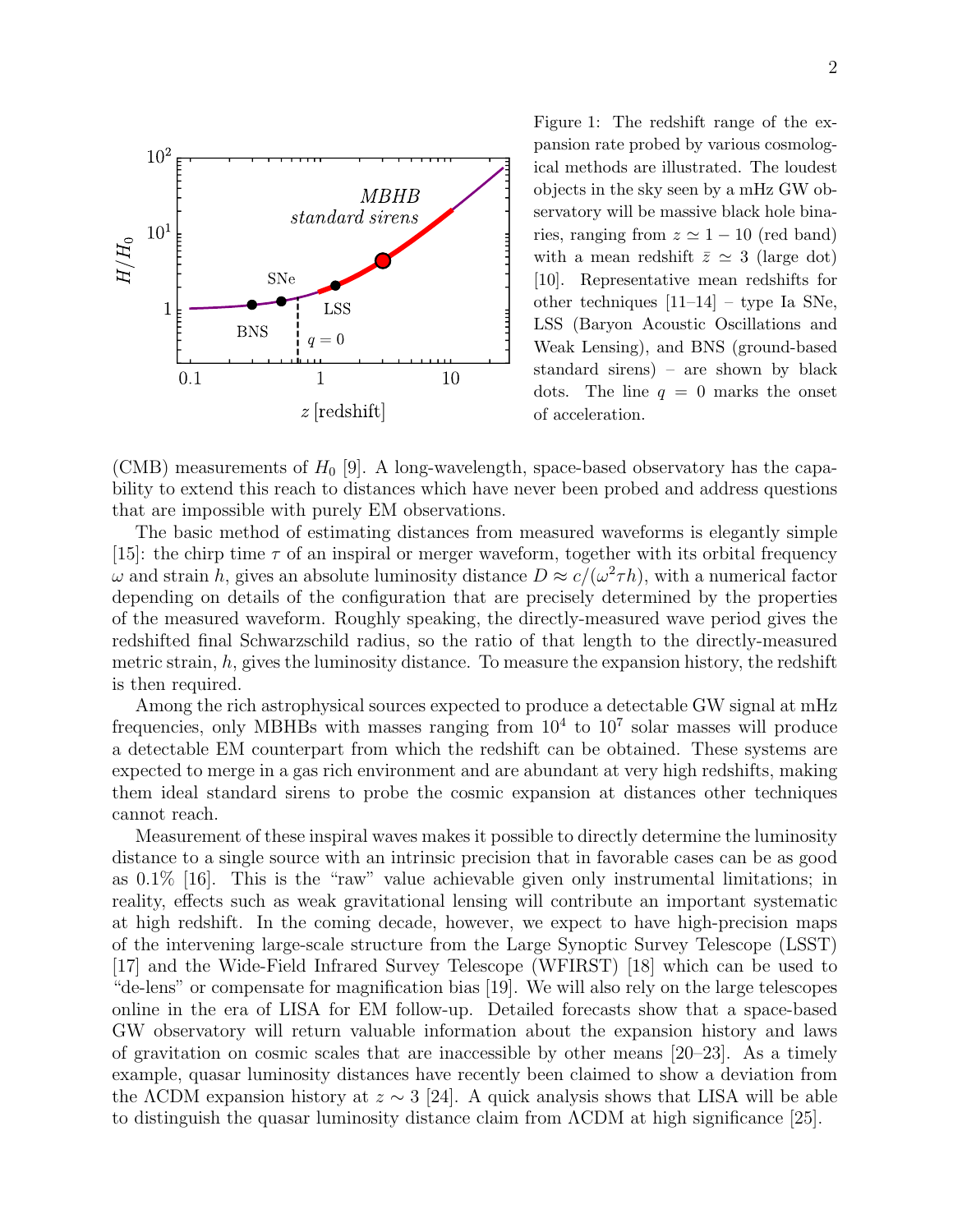We caution that LISA is not a dark energy machine: other experiments will measure the low-redshift dark-energy parameters with a greater figure of merit, as defined by the Dark Energy Task Force [26], than is achievable using MBHB standard sirens. The strength of LISA cosmography is the range of redshift and the purely gravitational method. After the Dark Energy Spectroscopic Instrument (DESI) [27], LSST, and WFIRST there will be good measurements of the expansion history at  $z \leq 3$  but not beyond. (Intensity mapping may reach higher redshift, but is in its infancy [28].) There is very good theoretical reason to explore the epoch  $z \gtrsim 3$ : theoretical explanations for the standard  $\Lambda$ CDM cosmology are typically fine-tuned, but quintessence and other alternatives that alleviate the fine-tuning issues typically predict signatures at  $z \gtrsim 2$ . Measurement of the expansion history at these redshifts will put dark energy theories to the test.

By the time that such an observatory will be ready to launch, there will be a new generation of ground-based GW detectors online. (See Ref. [29] for an overview.) Coordination among these facilities will tighten the standard siren Hubble diagram across a range of redshift. For example, up to hundreds of stellar mass black hole binaries will be resolvable in the mHz range, allowing weeks advance notice of GW and EM probes of the merger, forecasted to seconds accuracy and localized within a square degree on the sky [30]. Similarly, data from the ground will enhance the sensitivity of LISA and boost the detection rate [31], thereby enabling multi-frequency studies of GWs.

(See also "Astro2020 Science White Paper: What we can Learn from Multi-band Gravitational-Wave Observations of Black Hole Binaries" [32].)

The long path length to high redshift GW standard sirens can be used to probe large-scale structure, too. The detection of strongly-lensed GW sources provides an additional tool for cosmography [33–36]. Multiple images (more precisely the chirping GWs) and time-delay measurements, coupled with high calibration accuracy and annual motion of the space-based observatory will enable the localization of binaries. Lensing amplification will help further to find the host galaxies. Since most of the optical depth for lensing is provided by intervening massive galactic halos, the detection of multiple events will provide information on evolution and formation of large-scale structure, constraints on cosmological parameters, and tests of competing theories of gravity.

(See also "Astro2020 Science White Paper: Tests of General Relativity and Fundamental Physics with Space-based Gravitational Wave Detectors" [37].)

### Discovery

GWs in the Universe today preserve a record of macroscopic mass-energy flows over vast stretches of cosmic history, and can be used to probe aspects of new physics never before explored. A sensitive low-frequency detector opens up an enormous range of discovery space. Here we review some ideas at the frontiers of physics that give a flavor of the type of discoveries one might hope to make.

• A stochastic GW background (SGWB) is predicted in a wide range of particle physicsbased theories of the early Universe. We illustrate several possibilities in the context of current and future GW observatories in Fig. 2, relative to the LISA sensitivity curve for a power-law stochastic background [38]. Any power-law SGWB that intersects the LISA curve is detectable at  $5\sigma$  or greater [39, 40].

A burst of inflation, the bang of the Hot Big Bang, may have produced a spectrum of relic GWs. These are quantum fluctuations of the gravitational field that are amplified and stretched by exponential expansion to macroscopic scales. The imprint of these primordial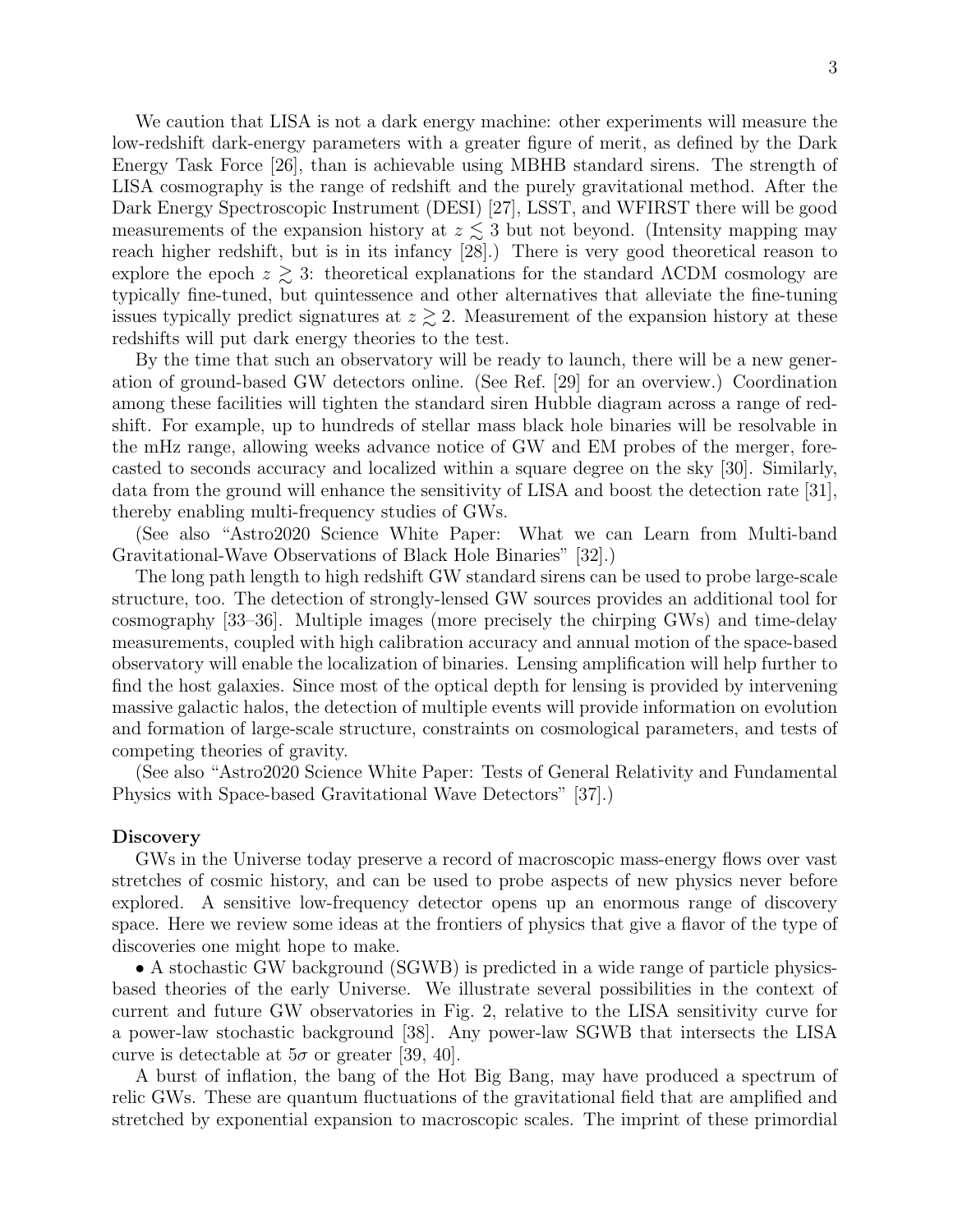waves on the CMB is under hot pursuit. Given the current bounds on such a background, from the upper limit on CMB B-mode polarization [41], we extrapolate the predictions of slow roll inflation to the mHz band. As shown in the figure, this spectrum is hopelessly far below the sensitivity of LISA. However, intriguing inflationary scenarios, based on new ideas about symmetry breaking, predict blue-tilted spectra [42–45]. The maximum bluetilted spectrum, illustrated in Fig. 2, will be within range of LISA [39, 40]. Detection of such a signal would be a profound discovery, revealing the origin of the large-scale structure of the Universe and the particle physics that gave rise to the primordial fireball.

A broken spectrum of GWs, peaked near mHz frequencies, is the signature of an electroweak-scale phase transition. In such a scenario, the physical vacuum once had a significantly higher free energy that is liberated in a phase transition to a final, true vacuum and eventually converted into thermal energy of radiation and hot plasma [49–51]. Such a phase transition could play a key role in determining the prevalence of matter over antimatter in the Universe. The potential for a space-based GW observatory to detect the SGWB produced by a strongly first-order cosmological phase transition is a subject of intense study [46]. The stochastic background depends on a broad range of physics, including the col-



Figure 2: Gravitational Wave Cosmology: The sensitivity of LISA to a stochastic background is shown, relative to other observatories and methods. The dashed red and blue curves show the prediction of a standard inflationary model and the maximum blue-tilted spectrum. The longdashed green curve is an example of the spectrum from a strongly first-order electroweak phase transition (case 1 from Ref. [46]). Black and gray curves show current and future sensitivity. The LIGO and Virgo curves show the sensitivity level at the time of the first detections of GWs; aLIGO shows the projected sensitivity of the advanced LIGO design; PTA shows the Pulsar Timing Array sensitivity; SKA shows the projected sensitivity by the Square Kilometer Array [47]; CMB shows the bound  $r < 0.1$  (95% C.L.) via B mode polarization, whereas the lower, gray curve shows a projected sensitivity  $r < 0.001$  for future CMB experiments; Indirect is based on Big Bang Nucleosynthesis and CMB sensitivity to additional light degrees of freedom. Figure adapted from Ref. [48].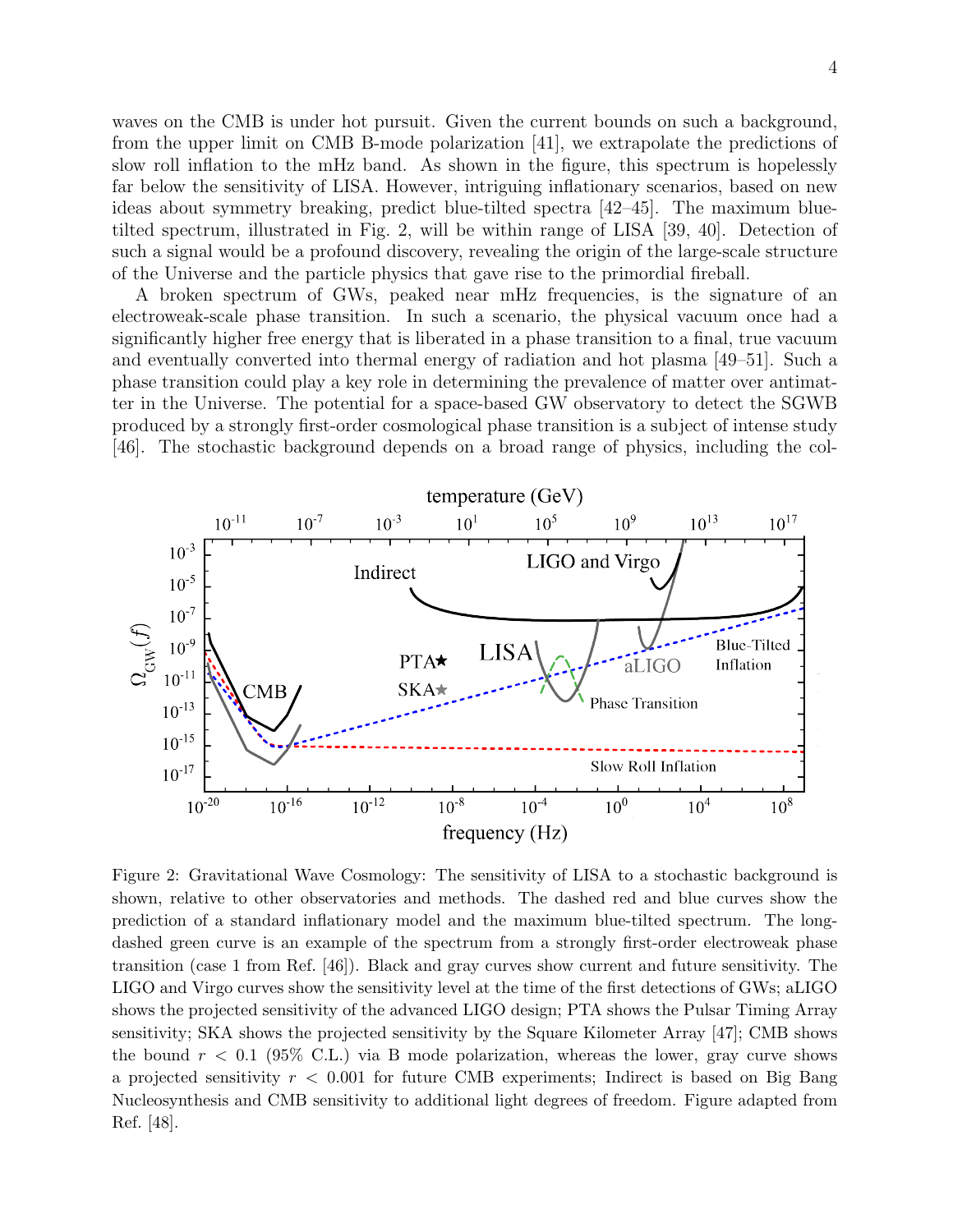lisions of bubbles, sound waves, and fluid turbulence. Fig. 2 shows an example of such a scenario wherein new physics at the TeV scale leads to a background of mHz GWs. The top scale in the figure gives the temperature of the cosmic fluid in the early Universe when a GW of a given present-day frequency crossed the Hubble radius. Because the characteristic bubble size is typically at least an order of magnitude smaller than the horizon radius, the translation from temperature to frequency is similarly offset by at least an order of magnitude. That means a phase transition within reach of a mHz GW observatory would also be within reach of the next generation of particle accelerators, providing a unique window to phenomena at energy scales from 10 GeV up to 100 TeV [52, 53].

• GWs provide the only way to directly probe the interactions of primordial-black-hole dark matter [54]. Primordial black holes can dynamically form binaries, typically resulting in highly eccentric orbits at birth [55]. A long wavelength detector can be invaluable in distinguishing this formation channel from a stellar origin through measurements of the spin and eccentricity [56] as well as the mass spectrum [57]. Primordial-black-hole binary inspirals and mergers, as well as hyperbolic encounters also contribute a stochastic background that would be accessible at mHz frequencies [58–62]. If tiny,  $10^{20} - 10^{22}$  g primordial-black-hole dark matter forms out of large density fluctuations in the early Universe, the concomitant spectrum of GWs will peak in the mHz band and be detectable by LISA [63, 64].

• If some of our most basic notions are valid about the important role of symmetries underlying a unification of forces, then the Universe may be filled with exotic relics such as cosmic strings [65] or superstrings [66]. These are microscopically thin, astronomically long objects that writhe and twist under enormous tension, emitting bursts and backgrounds of gravitational radiation. GWs from individual string loops, which emit in a perfect harmonic series, can be identified by extremely narrow GW "spectral lines" [67]. Other distinctive bursts, recognizable by a universal wave-form, can be seen from loops that beam GWs in our direction when a momentary "cusp" event produces a sharply-bent segment of string moving at nearly the speed of light [68].

(See also "Astro2020 Science White Paper: The Discovery Potential of Space-Based Gravitational Wave Astronomy" [69].)

## Summary

Low frequency GWs carry unique cosmological information. We anticipate new cosmographic measurements with standard sirens that reveal the physics of cosmic acceleration. We foresee tremendous potential for the discovery of new, exotic sources. Beneath the foreground of unresolved astrophysical GW sources, we have a chance to detect a stochastic background and peer back to the early Universe. Of course, there are many more ways to use GW observations for cosmology than covered in this short document. The mHz GW spectrum is a new frontier.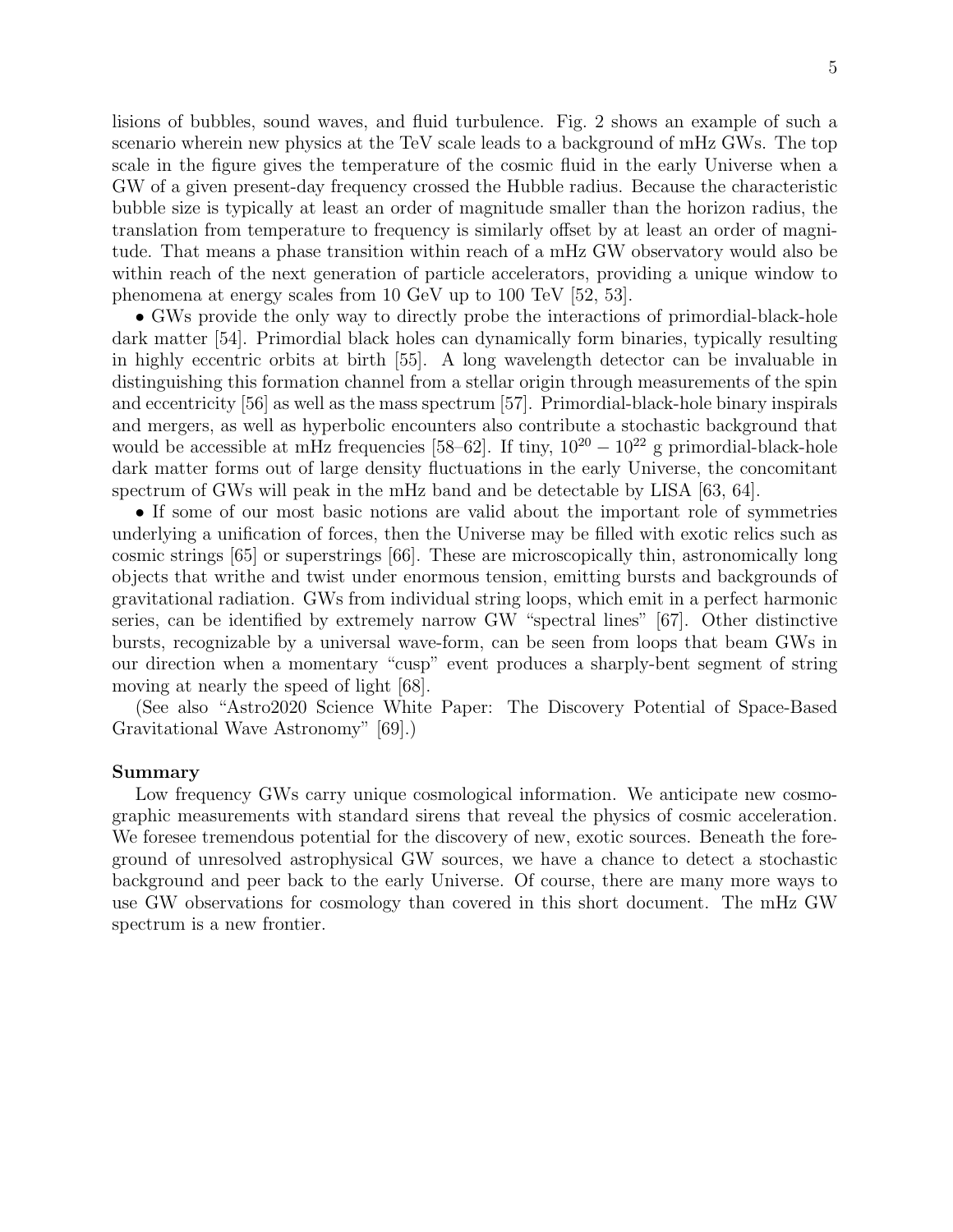- [1] B. P. Abbott et al. [LIGO Scientific and Virgo Collaborations], Phys. Rev. Lett. 116, no. 6, 061102 (2016) doi:10.1103/PhysRevLett.116.061102 [arXiv:1602.03837 [gr-qc]].
- [2] http://sci.esa.int/lisa/
- [3] H. Audley et al. [LISA Collaboration], arXiv:1702.00786 [astro-ph.IM].
- [4] M. Armano et al., Phys. Rev. Lett. **116**, no. 23, 231101 (2016). doi:10.1103/PhysRevLett.116.231101
- [5] M. Armano et al., Phys. Rev. Lett. 120, no. 6, 061101 (2018). doi:10.1103/PhysRevLett.120.061101
- [6] B. P. Abbott et al. [LIGO Scientific and Virgo and 1M2H and Dark Energy Camera GW-E and DES and DLT40 and Las Cumbres Observatory and VINROUGE and MASTER Collaborations], Nature 551, no. 7678, 85 (2017) doi:10.1038/nature24471 [arXiv:1710.05835 [astroph.CO]].
- [7] K. Hotokezaka, E. Nakar, O. Gottlieb, S. Nissanke, K. Masuda, G. Hallinan, K. P. Mooley and A. T. Deller, arXiv:1806.10596 [astro-ph.CO].
- [8] H. Y. Chen, M. Fishbach and D. E. Holz, Nature 562, no. 7728, 545 (2018) doi:10.1038/s41586- 018-0606-0 [arXiv:1712.06531 [astro-ph.CO]].
- [9] W. L. Freedman, Nat. Astron. 1, 0121 (2017) doi:10.1038/s41550-017-0121 [arXiv:1706.02739 [astro-ph.CO]].
- [10] N. Tamanini, J. Phys. Conf. Ser. 840, no. 1, 012029 (2017) doi:10.1088/1742- 6596/840/1/012029 [arXiv:1612.02634 [astro-ph.CO]].
- [11] D. N. Spergel et al. (WFIRST-AFTA SDT), [arXiv:1305.5425].
- [12] A. Aghamousa et al. [DESI Collaboration], arXiv:1611.00036 [astro-ph.IM].
- [13] H. Zhan and J. A. Tyson, Rept. Prog. Phys. 81, no. 6, 066901 (2018) doi:10.1088/1361- 6633/aab1bd [arXiv:1707.06948 [astro-ph.CO]].
- [14] B. P. Abbott et al. [KAGRA and LIGO Scientific and VIRGO Collaborations], Living Rev. Rel. 21, no. 1, 3 (2018) doi:10.1007/s41114-018-0012-9, 10.1007/lrr-2016-1 [arXiv:1304.0670  $\left[\text{gr-qc}\right]$ .
- [15] B. F. Schutz, Nature 323, 310 (1986). doi:10.1038/323310a0
- [16] D. E. Holz and S. A. Hughes, Astrophys. J. 629, 15 (2005) doi:10.1086/431341 [astroph/0504616].
- [17] https://www.lsst.org/
- [18] https://wfirst.gsfc.nasa.gov/
- [19] C. M. Hirata, D. E. Holz and C. Cutler, Phys. Rev. D 81, 124046 (2010) doi:10.1103/PhysRevD.81.124046 [arXiv:1004.3988 [astro-ph.CO]].
- [20] N. Tamanini, C. Caprini, E. Barausse, A. Sesana, A. Klein and A. Petiteau, JCAP 1604, no. 04, 002 (2016) doi:10.1088/1475-7516/2016/04/002 [arXiv:1601.07112 [astro-ph.CO]].
- [21] C. Caprini and N. Tamanini, JCAP 1610, no. 10, 006 (2016) doi:10.1088/1475- 7516/2016/10/006 [arXiv:1607.08755 [astro-ph.CO]].
- [22] E. Belgacem, Y. Dirian, S. Foffa and M. Maggiore, Phys. Rev. D 97, no. 10, 104066 (2018) doi:10.1103/PhysRevD.97.104066 [arXiv:1712.08108 [astro-ph.CO]].
- [23] J. M. Ezquiaga and M. Zumalacrregui, Front. Astron. Space Sci. 5, 44 (2018) doi:10.3389/fspas.2018.00044 [arXiv:1807.09241 [astro-ph.CO]].
- [24] G. Risaliti and E. Lusso, Nat. Astron. doi:10.1038/s41550-018-0657-z [arXiv:1811.02590 [astro-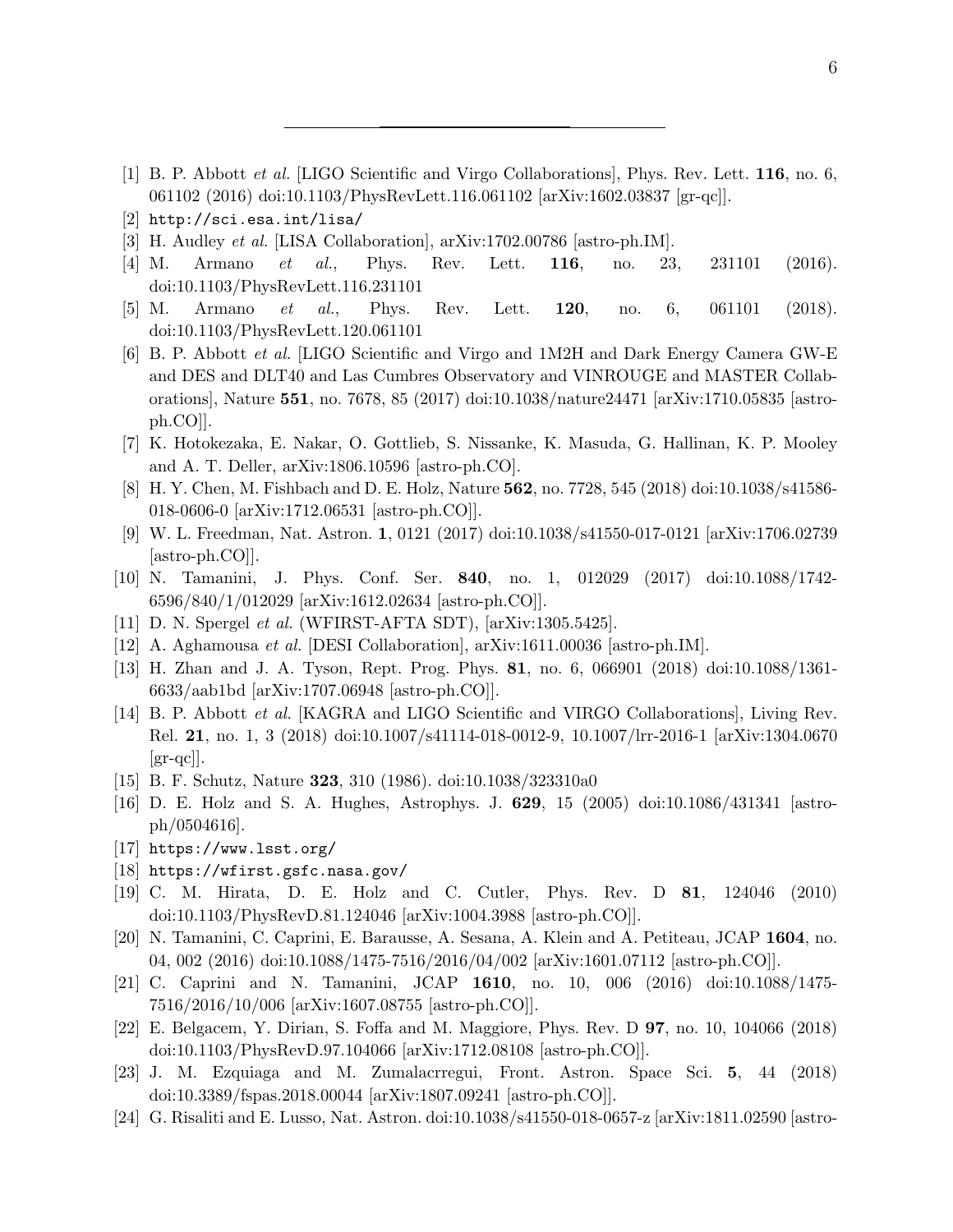ph.CO]].

- [25] R. Caldwell and N. Tamanini, in preparation (2019).
- [26] A. Albrecht *et al.*, astro-ph/0609591.
- [27] https://www.desi.lbl.gov/
- [28] R. Ansari et al. [Cosmic Visions 21 cm Collaboration], arXiv:1810.09572 [astro-ph.CO].
- [29] https://dcc.ligo.org/public/0155/G1801651/001/G1801651-v1.pdf
- [30] A. Sesana, Phys. Rev. Lett. 116, no. 23, 231102 (2016) doi:10.1103/PhysRevLett.116.231102 [arXiv:1602.06951 [gr-qc]].
- [31] K. W. K. Wong, E. D. Kovetz, C. Cutler and E. Berti, Phys. Rev. Lett. 121, no. 25, 251102 (2018) doi:10.1103/PhysRevLett.121.251102 [arXiv:1808.08247 [astro-ph.HE]].
- [32] C. Cutler et al., "Astro2020 Science White Paper: What we can Learn from Multi-band Gravitational-Wave Observations of Black Hole Binaries," submission to the 2020-2030 Astronomy and Astrophysics Decadal Survey (Astro2020).
- [33] N. Seto, Phys. Rev. D 69, 022002 (2004) doi:10.1103/PhysRevD.69.022002 [astroph/0305605].
- [34] M. Sereno, A. Sesana, A. Bleuler, P. Jetzer, M. Volonteri and M. C. Begelman, Phys. Rev. Lett. 105, 251101 (2010) doi:10.1103/PhysRevLett.105.251101 [arXiv:1011.5238 [astro-ph.CO]].
- [35] M. Sereno, P. Jetzer, A. Sesana and M. Volonteri, Mon. Not. Roy. Astron. Soc. 415, 2773 (2011) doi:10.1111/j.1365-2966.2011.18895.x [arXiv:1104.1977 [astro-ph.CO]].
- [36] K. Kyutoku and N. Seto, Phys. Rev. D 95, no. 8, 083525 (2017) doi:10.1103/PhysRevD.95.083525 [arXiv:1609.07142 [astro-ph.CO]].
- [37] E. Berti et al., "Astro2020 Science White Paper: Tests of General Relativity and Fundamental Physics with Space-based Gravitational Wave Detectors," submission to the 2020-2030 Astronomy and Astrophysics Decadal Survey (Astro2020).
- [38] E. Thrane and J. D. Romano, Phys. Rev. D 88, no. 12, 124032 (2013) doi:10.1103/PhysRevD.88.124032 [arXiv:1310.5300 [astro-ph.IM]].
- [39] LISA Science Requirements Document, LISA-SciRD-ESA-L3-EST-SCI-RS-001.pdf (14 May 2018).
- [40] R. R. Caldwell, T. L. Smith and D. G. E. Walker, arXiv:1812.07577 [astro-ph.CO].
- [41] P. A. R. Ade et al. [BICEP2 and Keck Array Collaborations], Phys. Rev. Lett. 121, 221301 (2018) doi:10.1103/PhysRevLett.121.221301 [arXiv:1810.05216 [astro-ph.CO]].
- [42] P. Adshead, E. Martinec and M. Wyman, Phys. Rev. D 88, no. 2, 021302 (2013) doi:10.1103/PhysRevD.88.021302 [arXiv:1301.2598 [hep-th]].
- [43] E. Dimastrogiovanni, M. Fasiello and T. Fujita, JCAP 1701, no. 01, 019 (2017) doi:10.1088/1475-7516/2017/01/019 [arXiv:1608.04216 [astro-ph.CO]].
- [44] T. Fujita, S. Kuroyanagi, S. Mizuno and S. Mukohyama, Phys. Lett. B 789, 215 (2019) doi:10.1016/j.physletb.2018.12.025 [arXiv:1808.02381 [gr-qc]].
- [45] A. Maleknejad and E. Komatsu, arXiv:1808.09076 [hep-ph].
- [46] C. Caprini et al., JCAP 1604, no. 04, 001 (2016) doi:10.1088/1475-7516/2016/04/001 [arXiv:1512.06239 [astro-ph.CO]].
- [47] A. Sesana and A. Vecchio, Class. Quant. Grav. 27, 084016 (2010) doi:10.1088/0264- 9381/27/8/084016 [arXiv:1001.3161 [astro-ph.CO]].
- [48] P. D. Lasky et al., Phys. Rev. X 6, no. 1, 011035 (2016) doi:10.1103/PhysRevX.6.011035 [arXiv:1511.05994 [astro-ph.CO]].
- [49] E. Witten, Phys. Rev. D 30, 272 (1984). doi:10.1103/PhysRevD.30.272
- [50] C. J. Hogan, Mon. Not. Roy. Astron. Soc. 218, 629 (1986).